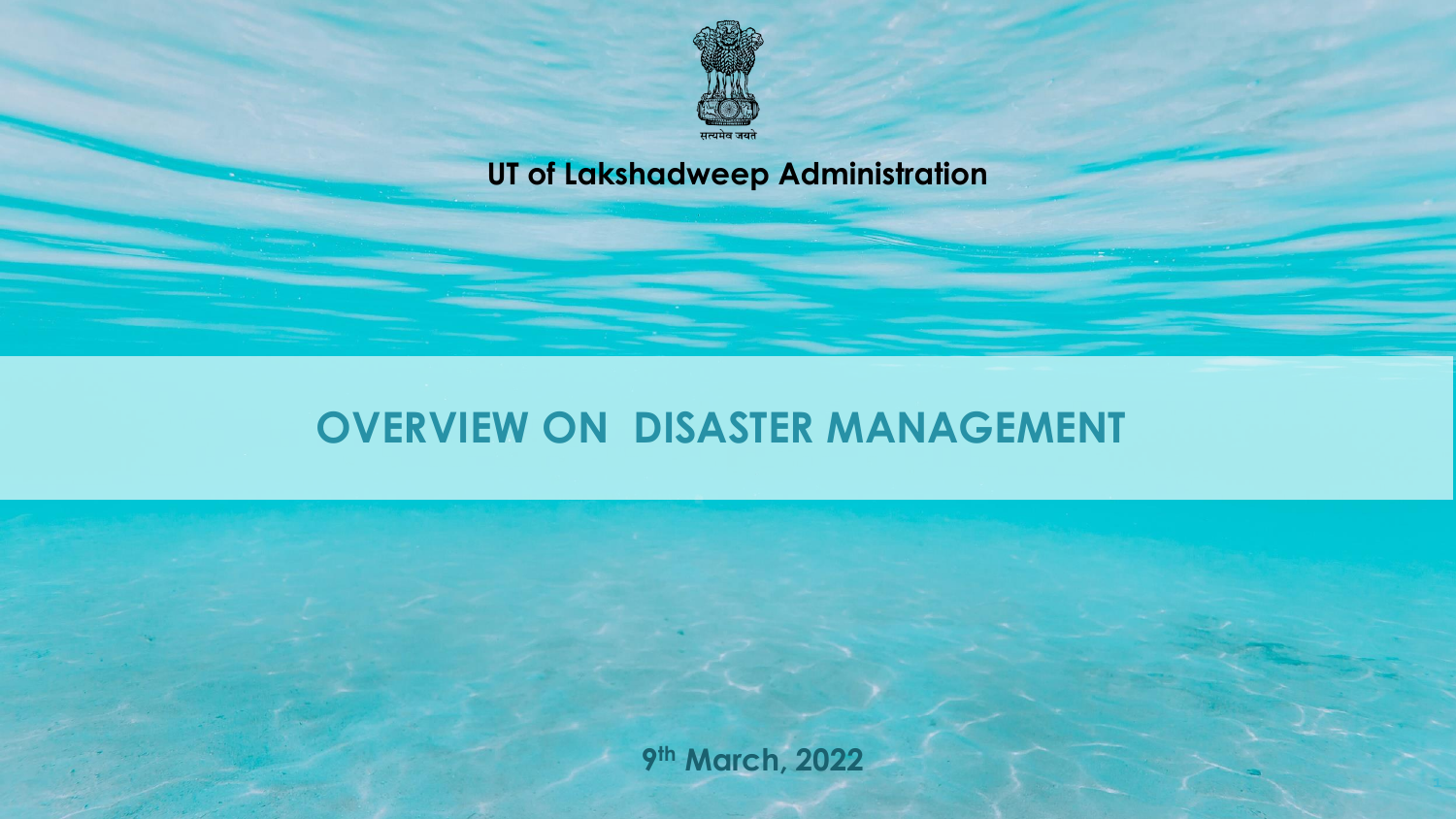#### **Introduction**



- Lakshadweep, the smallest Union Territory, is a group of 36 islands scattered in the Arabian Sea.
- Lakshadweep islands are located at a distance ranging from 200 km to 400 km from mainland and 60 to 400 km from each other.
	- Lakshadweep islands are prone to heavy wind and Cyclonic storms. The India Meteorological Department has measured the degree of cyclone proneness as P 2 (Highly prone to Cyclone) in Lakshadweep.
	- Lakshadweep islands has classified in the Seismic Zone III with moderate damage risk zone. However, no major earthquake have been reported in islands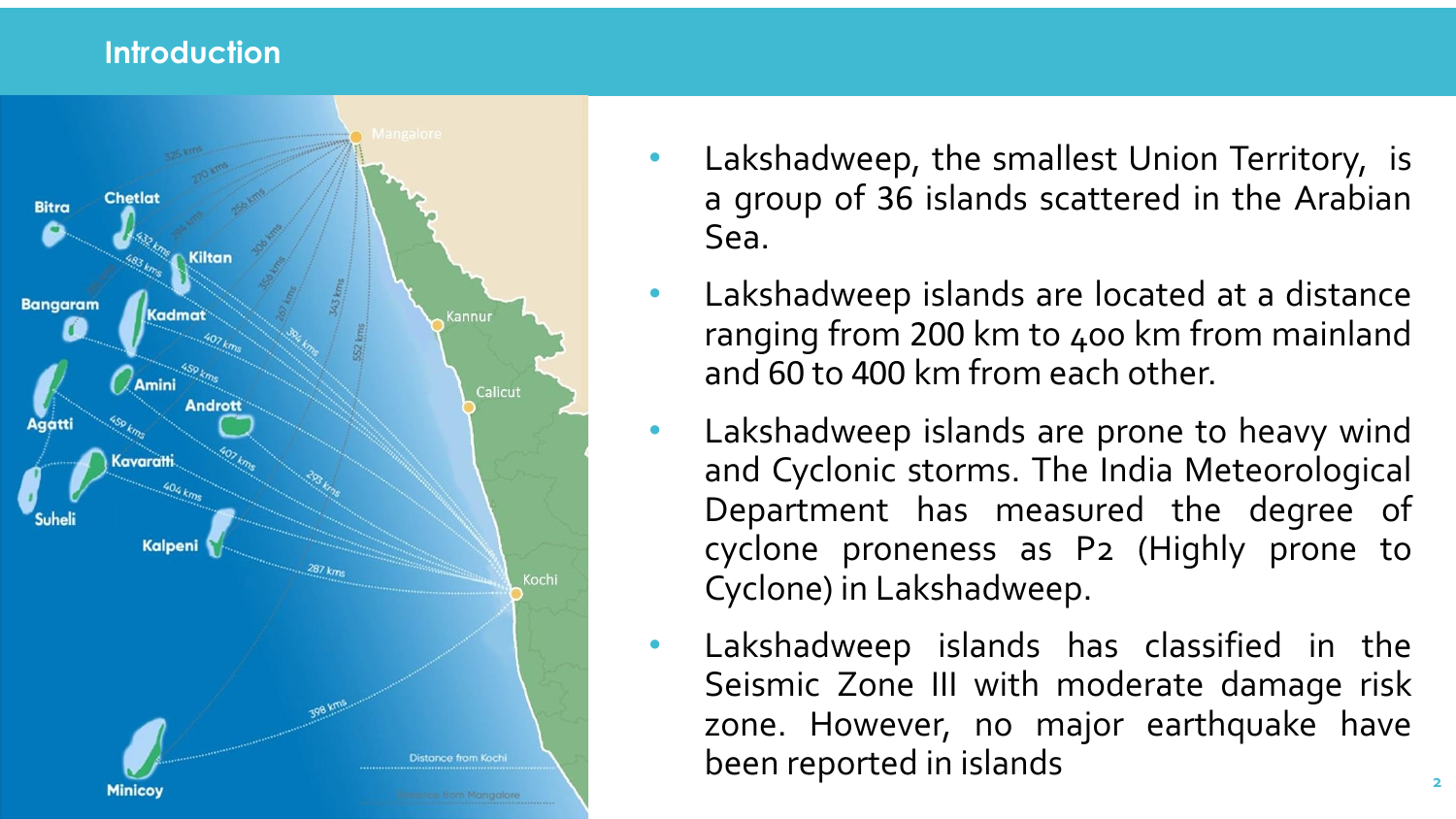- **Heavy wind and Cyclone Storm :** The Lakshadweep islands are prone to heavy wind and Cyclonic storms. The India Meteorological Department has measured the degree of **cyclone proneness as P2 (Highly prone to Cyclone)** in Lakshadweep.
- **Costal sea erosion** : The island shoreline are extremely dynamic in response to both natural process such as wind, waves and tide and human activities.
- **Tsunami :** West cost is generally less prone as compared to east coast since the tsunamigenic earthquakes generally in the **Java trench in the Andaman coast**. **Makran coast (North) is contributing Tsunami vulnerability to Lakshadweep islands**. Though effect of the recent Tsunami of 26th December 2004 was not adversely felt in and around Lakshadweep except for some minor effects in Minicoy and Andrott.
- **Earthquake :** Lakshadweep islands has classified in the Seismic Zone III with moderate damage risk zone. However, no major earthquake have been reported in islands
- **Oil Spill : Lakshadweep islands are on the trade route.** There has been a dramatic increase in oil barge/cargo traffic. An event of oil pollution would cause irrevocable damage to these sensitive areas.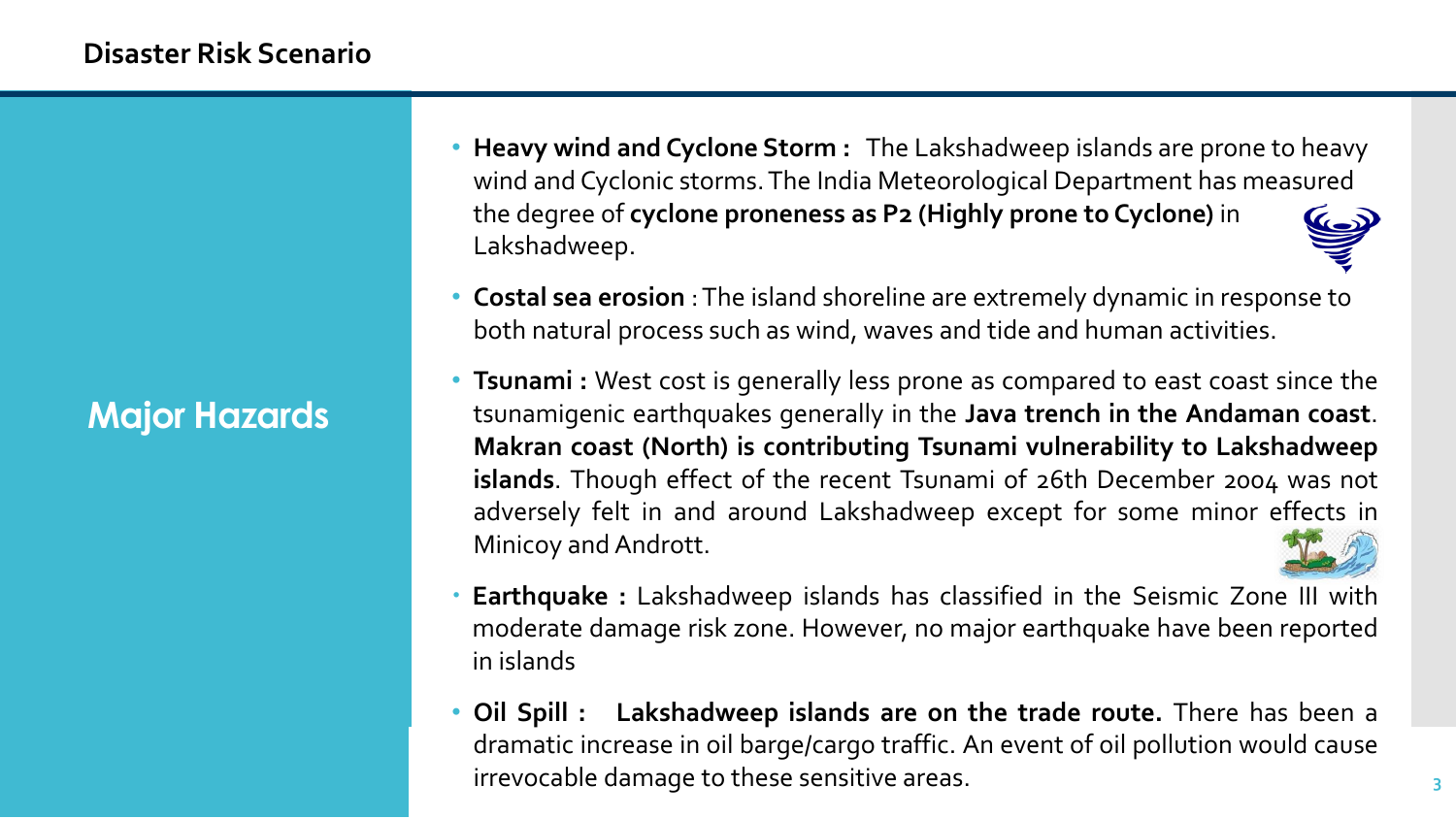#### **Disaster Risk Scenario**

Cyclonic Events from 1877-2021

Monthly Probability for Cyclone Genesis in Lakshadweep



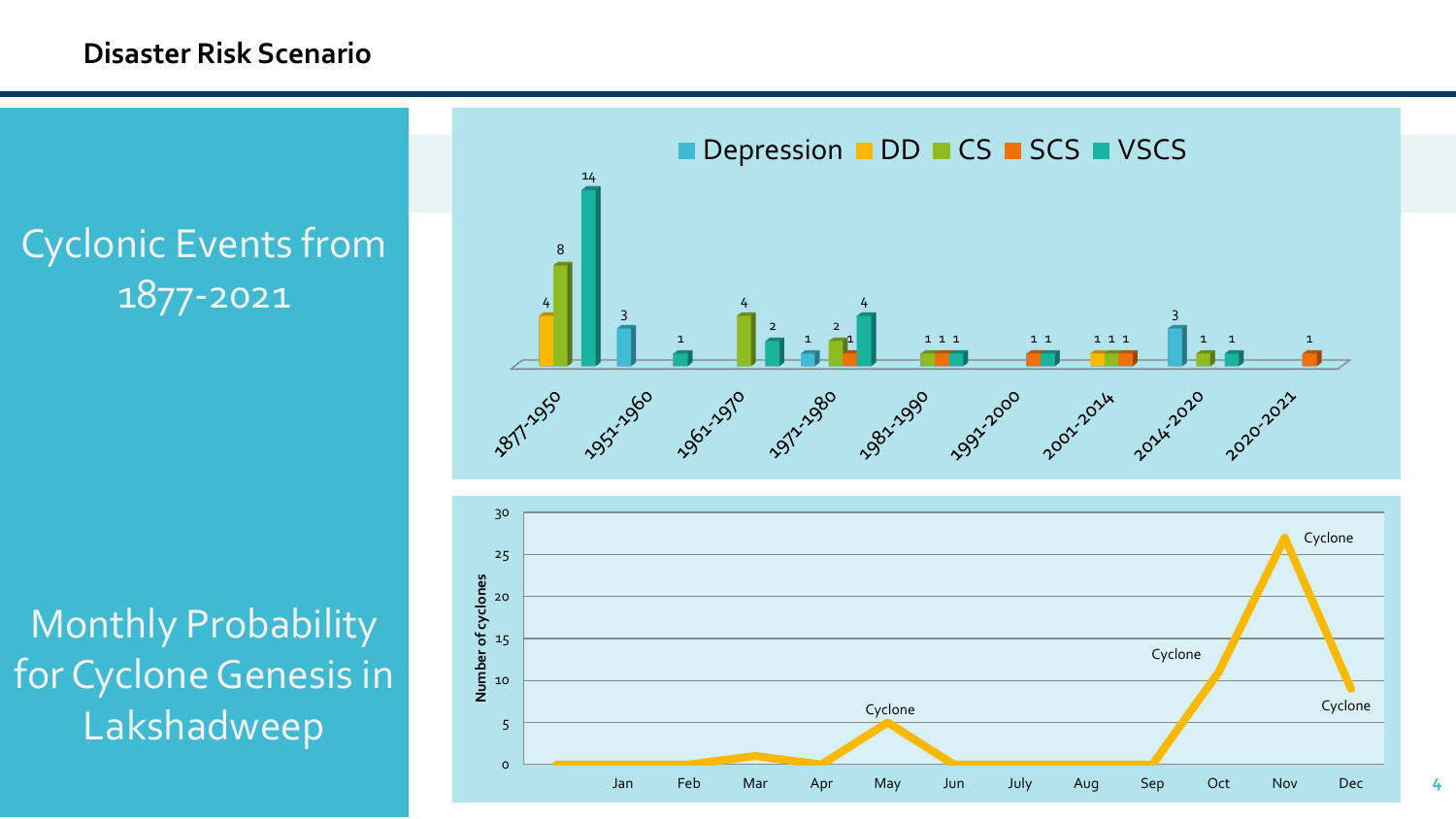#### **Institutional Arrangements**

|                                                               | <b>Hon'ble Administrator</b><br><b>Chairperson</b>                          |                                                 |  |                                                    |  |
|---------------------------------------------------------------|-----------------------------------------------------------------------------|-------------------------------------------------|--|----------------------------------------------------|--|
| <b>Structure of SDMA</b>                                      | <b>Secretary</b><br>(General Administration & Services) Chief Exe. Officer  |                                                 |  | <b>Member of Parliament, UTL</b><br><b>Member</b>  |  |
|                                                               | <b>President - Cum Chief Counselor, District Panchayat</b><br><b>Member</b> |                                                 |  | <b>Superintendent of Police</b><br><b>Member</b>   |  |
|                                                               | <b>Commandant, IRBn</b><br><b>Member</b>                                    | <b>Managing Director, LDCL</b><br><b>Member</b> |  | <b>Director (Health Services)</b><br><b>Member</b> |  |
| <b>Structure of State Executive</b><br><b>Committee (SEC)</b> | <b>Director, Port</b><br><b>Member</b>                                      |                                                 |  | <b>Executive Engineer (Ele)</b><br><b>Member</b>   |  |
|                                                               | <b>Advisor to the Administrator</b><br><b>Chairperson</b>                   |                                                 |  |                                                    |  |
|                                                               | <b>Secretary (Revenue / Disaster Management)</b><br><b>Member</b>           |                                                 |  | <b>Secretary (Finance)</b><br><b>Member</b>        |  |
|                                                               | <b>Secretary (Port, Shipping &amp; Aviation)</b><br><b>Member</b>           |                                                 |  | <b>Secretary (Health)</b><br><b>Member</b>         |  |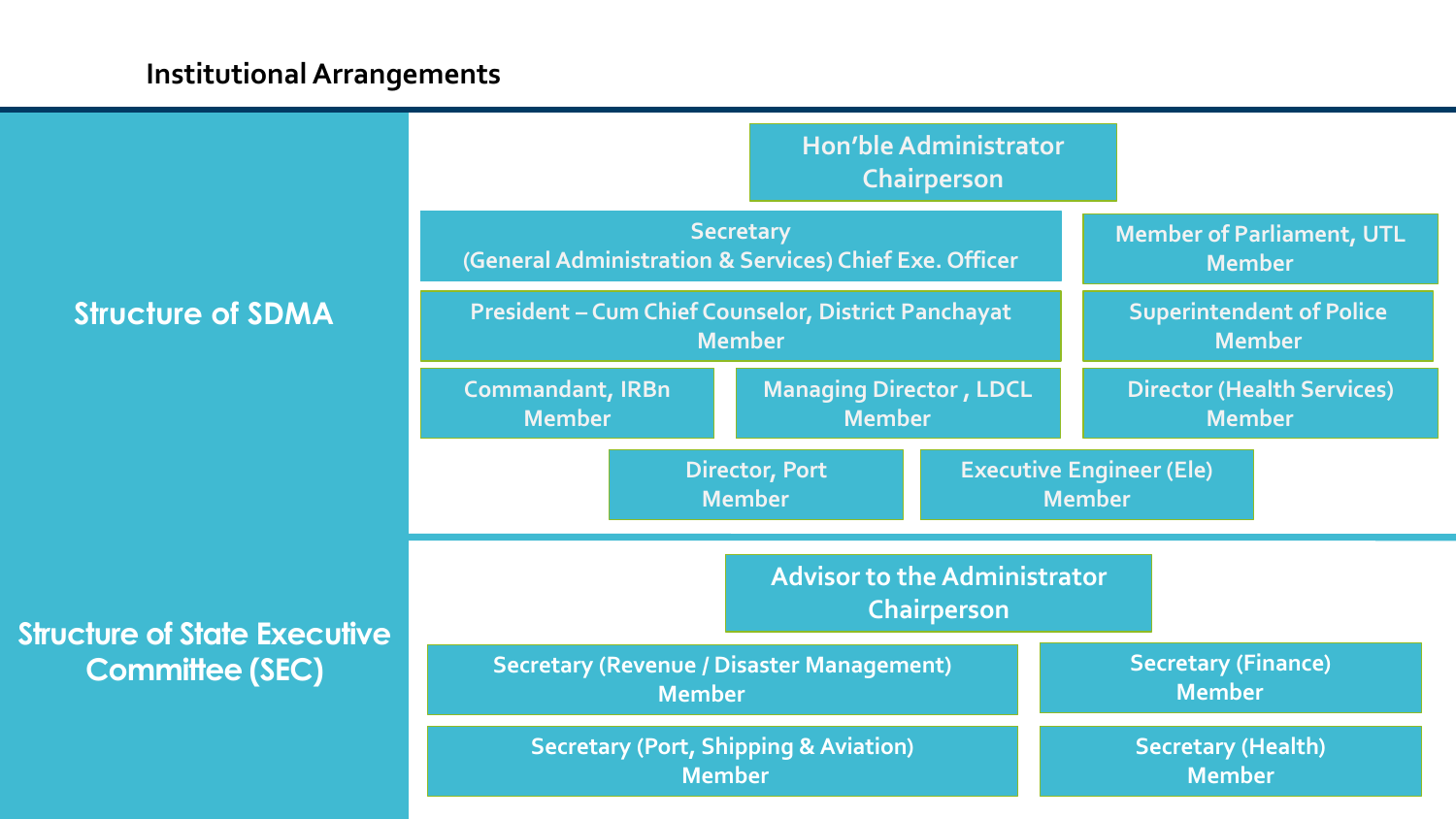#### **Institutional Arrangements**

| <b>Structure of DDMA</b> |  |
|--------------------------|--|
|--------------------------|--|

| <b>District Collector</b><br><b>Chairperson</b>                   |                                                       |  |
|-------------------------------------------------------------------|-------------------------------------------------------|--|
| <b>President-Cum-Chief Counselor(DP)</b><br><b>Co-Chairperson</b> | <b>Additional District Magistrate</b><br><b>CEO</b>   |  |
|                                                                   |                                                       |  |
| <b>Senior Superintendent of Police</b><br><b>Member</b>           | <b>Director (Health Services)</b><br><b>Member</b>    |  |
|                                                                   |                                                       |  |
| <b>Director (Food &amp; Civil Supplies)</b><br><b>Member</b>      | Director (Port, Shipping &<br><b>Aviation) Member</b> |  |
|                                                                   |                                                       |  |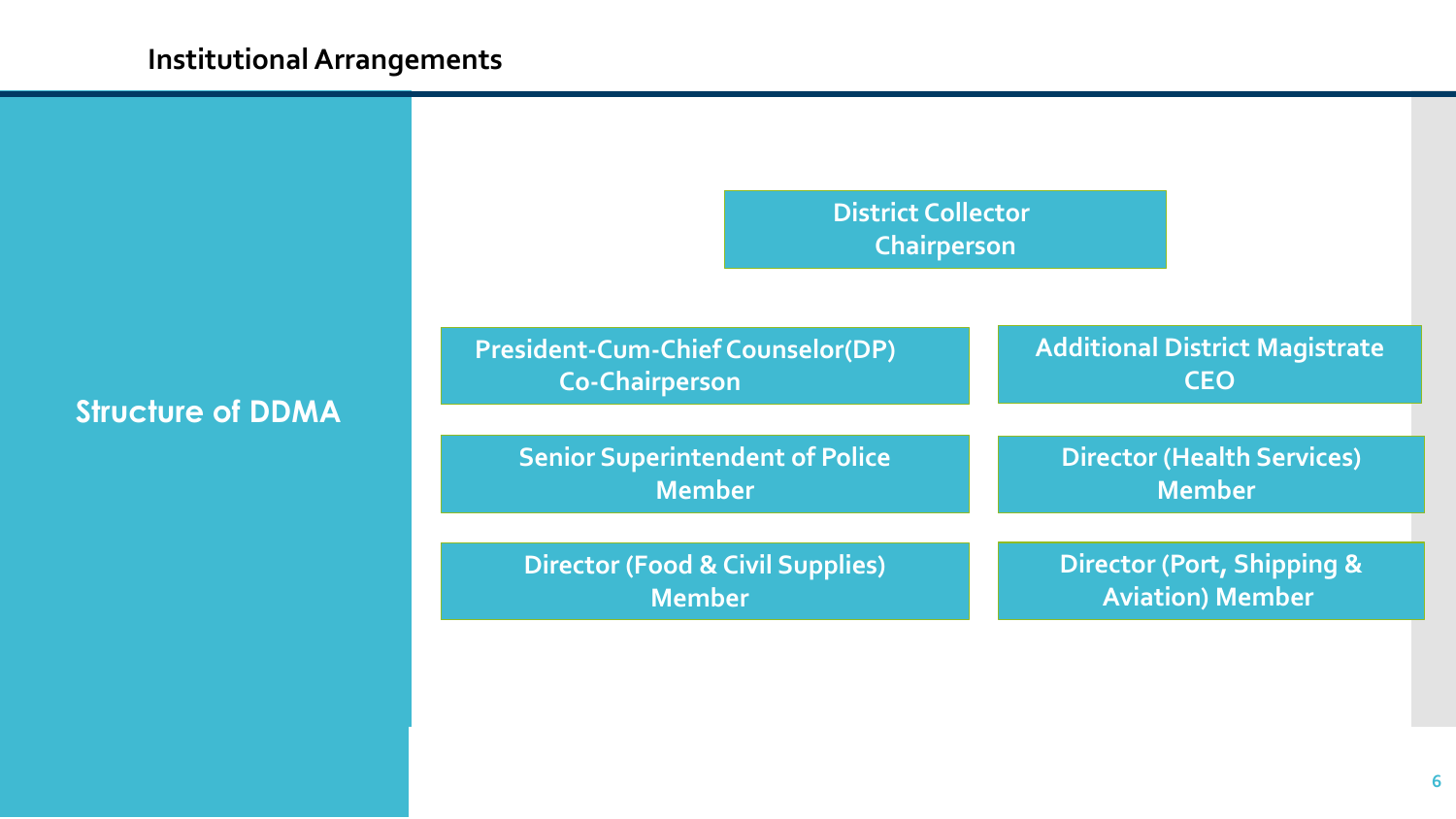**Lakshadweep Disaster Management Plan**

- Lakshadweep State Disaster Management Plan was prepared in the year 2015.
- The institutional Frameworks were notified based on SDMP.
- The regular Annual up-dating is carried out up to March, 2021
- Revision of Lakshadweep State Disaster Management Plan is underway based on National Disaster Management Plan 2019.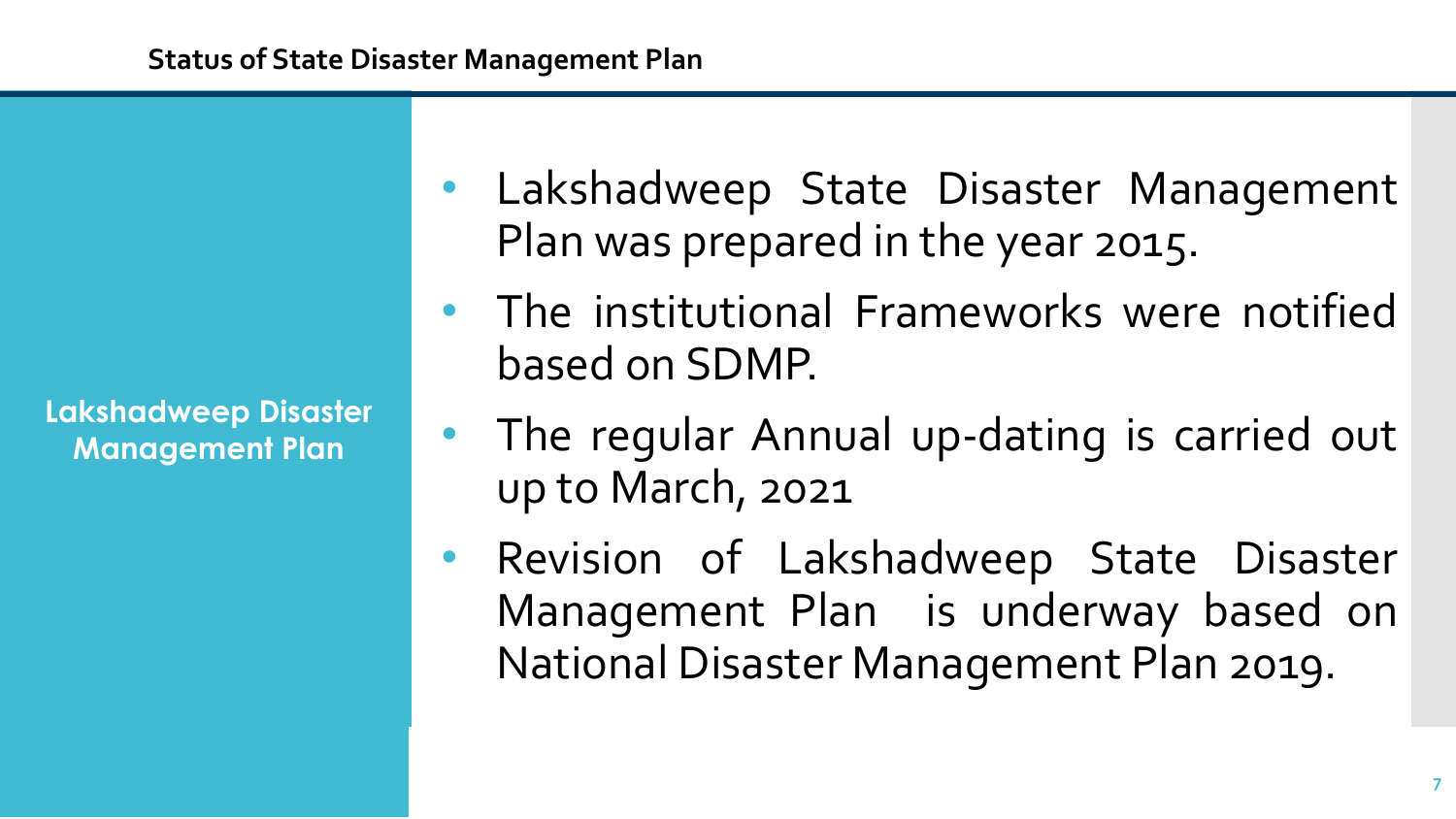**Implementation of CAP Projects**

**Implementation of ERSS Projects**

- Nominated Nodal officer and Second level Nodal Officer.
- Conducted hands on training
- Nominated officers to process alerts on common CAP platforms
- Created and activated user credentials for live access of NDMA CAP alert system
- Lakshadweep is in III<sup>rd</sup> phase of implementation.
- A preliminary discussion with C-DAC officers conducted at Lakshadweep during January, 2022
- Site preparation and manpower recruitment process started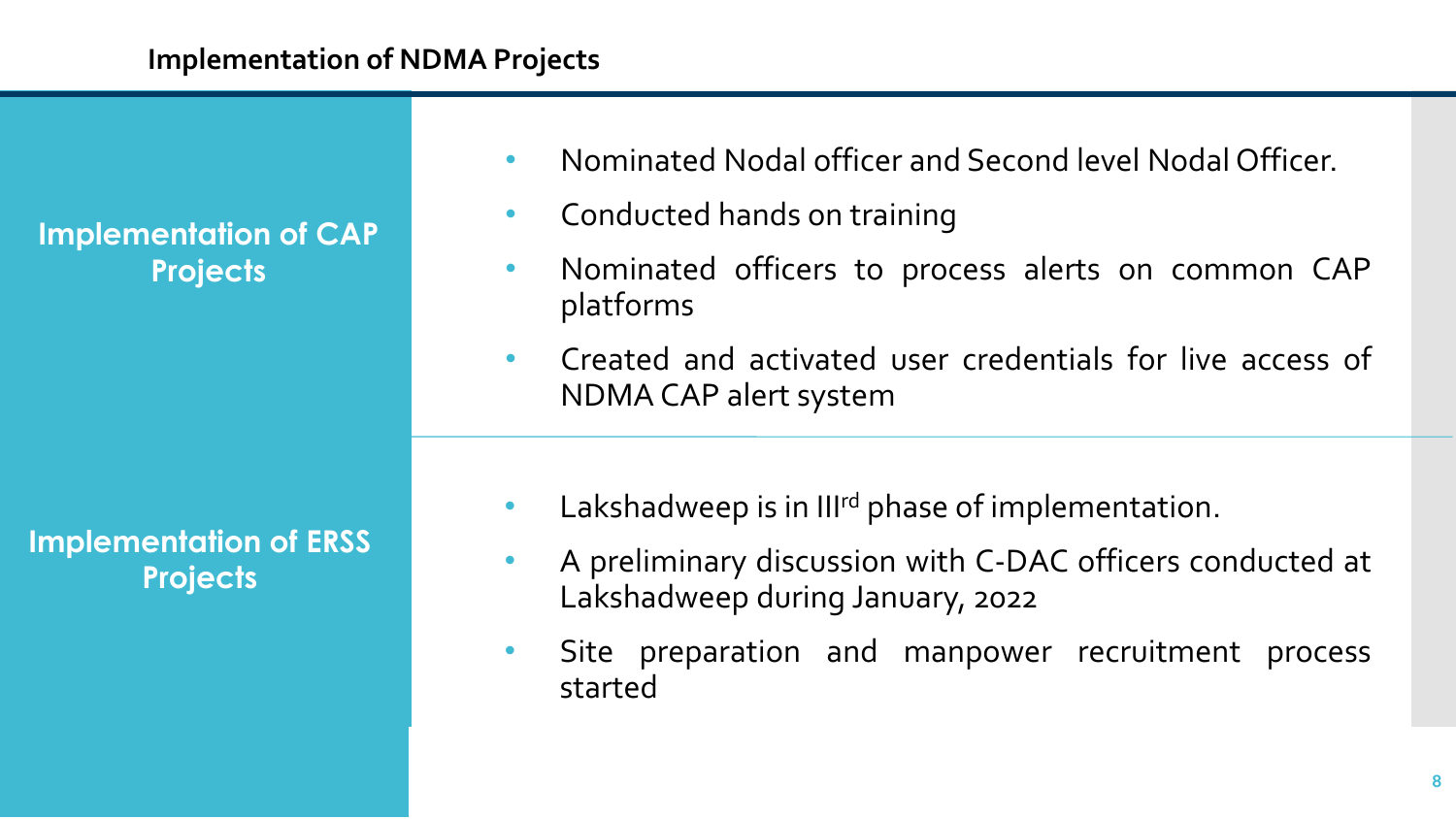|                                                   | Nominated Nodal Officers.<br>$\bullet$                                                                                                                                                                                                                                                                                                       |
|---------------------------------------------------|----------------------------------------------------------------------------------------------------------------------------------------------------------------------------------------------------------------------------------------------------------------------------------------------------------------------------------------------|
| <b>Up-scaling of Aapda</b><br><b>Mitra Scheme</b> | Empanelled Training Institute for training of volunteers<br>$\bullet$                                                                                                                                                                                                                                                                        |
|                                                   | Translation / printing of training manual : We have to the get the training<br>$\bullet$<br>module translated into Malayalam. As agreed during last VC held on<br>22.2.2022 it was decided to get the translated material from Kerala for the<br>use at Lakshadweep. Awaiting Malayalam version of module being<br>translated by Kerala SDMA |
| <b>Sendai Framework</b>                           | Volunteers for 1 <sup>st</sup> round of training is already identified and list furnished to<br>$\bullet$<br><b>NDMA</b>                                                                                                                                                                                                                     |
|                                                   | MoU Signed with NDMA.                                                                                                                                                                                                                                                                                                                        |
|                                                   | The recruitment process for hiring Consultant / Disaster Management<br>Professional is commenced                                                                                                                                                                                                                                             |
| <b>NCRMP</b>                                      | Appointed Nodal Officer.<br>$\bullet$                                                                                                                                                                                                                                                                                                        |
|                                                   | Shared all the required details to implementing agencies.<br>$\bullet$                                                                                                                                                                                                                                                                       |
|                                                   | Installation of software is in progress<br>$\bullet$                                                                                                                                                                                                                                                                                         |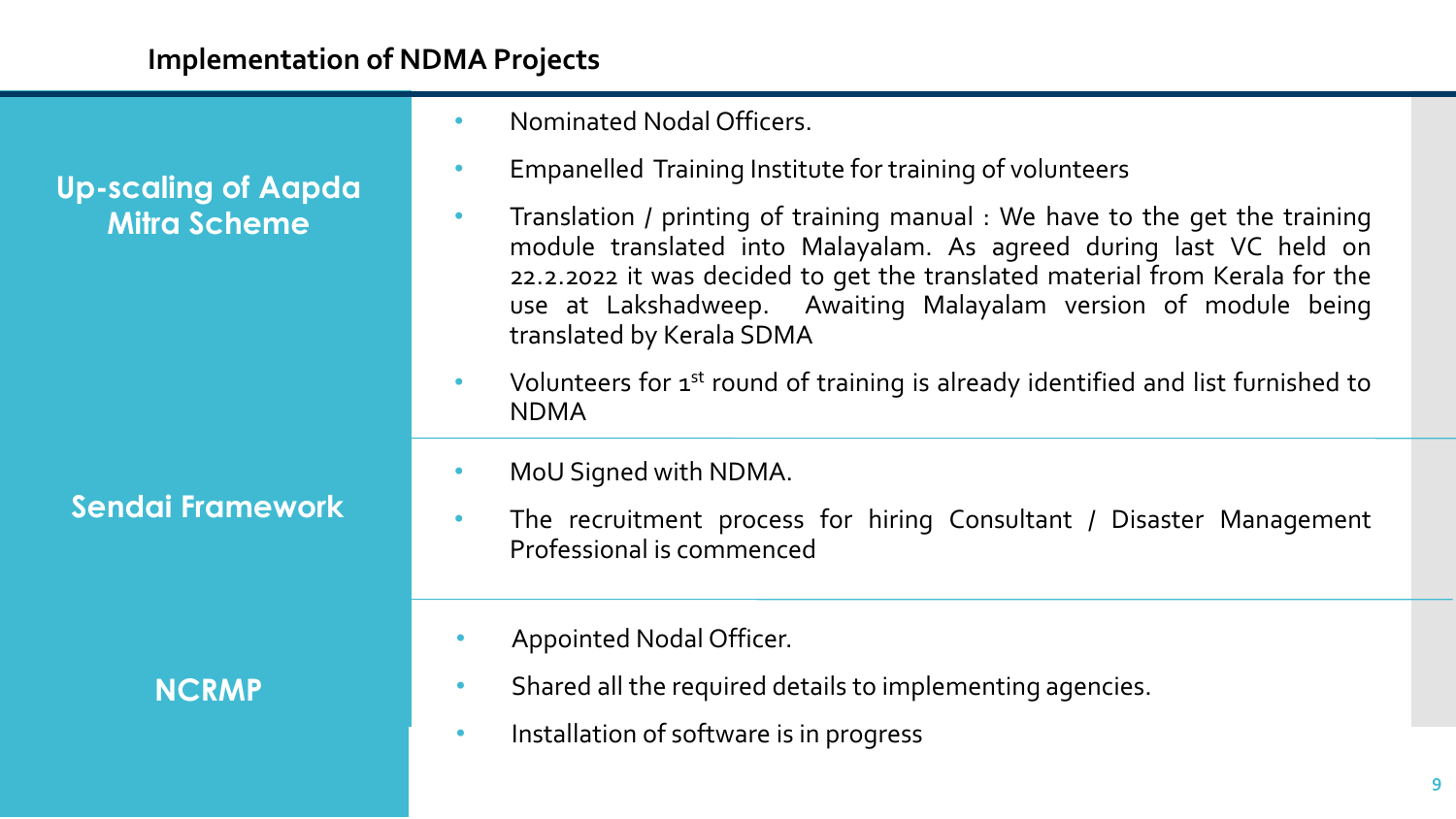**State Disaster Response Force**

> **Other Response Institutions**

- State Disaster Response Force (SDRF) has been constituted under the Department of Fire & Rescue, Kavaratti in 2016.
- Strength of the SDRF is 34 personnel.
- The SDRF is functioning under the direct command of the Deputy Superintendent of Police (Fire & Rescue).
- Resources of Fire & Rescue department are using during emergencies .
- The 4<sup>th</sup> Battalion NDRF Arakkonam (TN) is extending support.
- Indian Navy is stationed at Kavaratti.
- Indian CoastGuard having District Headquarter at Kavaratti
- Lakshadweep State Disaster Management Authority is working in close coordination with all response agencies.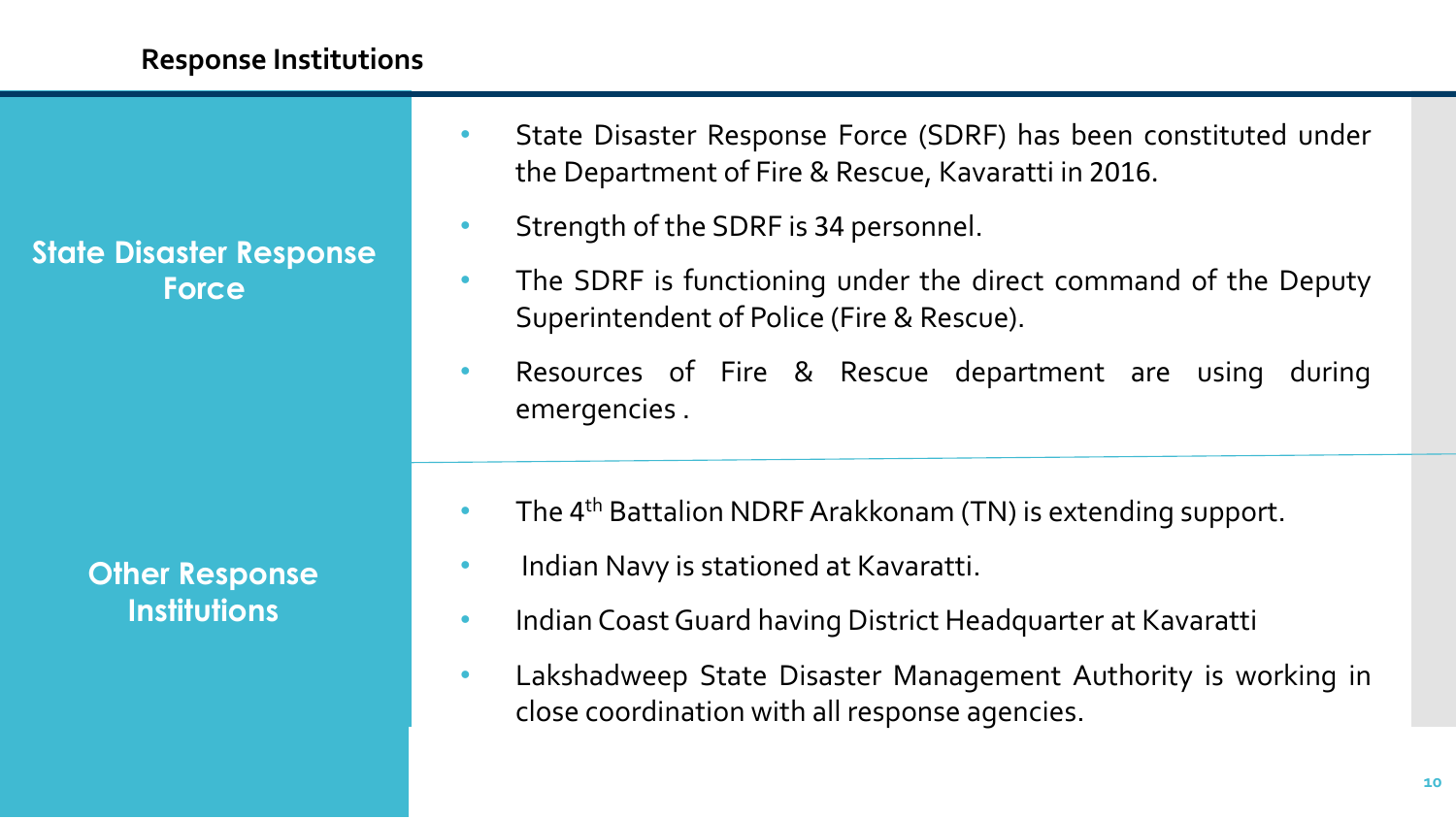**Status of Notification**

- Incident Response System is not yet notified.
- The process of notification of Incident Response System is in the final stage and expected to notify before 31<sup>st</sup> March, 2022
- However a robust system is in place to response to incidents as per SOPs.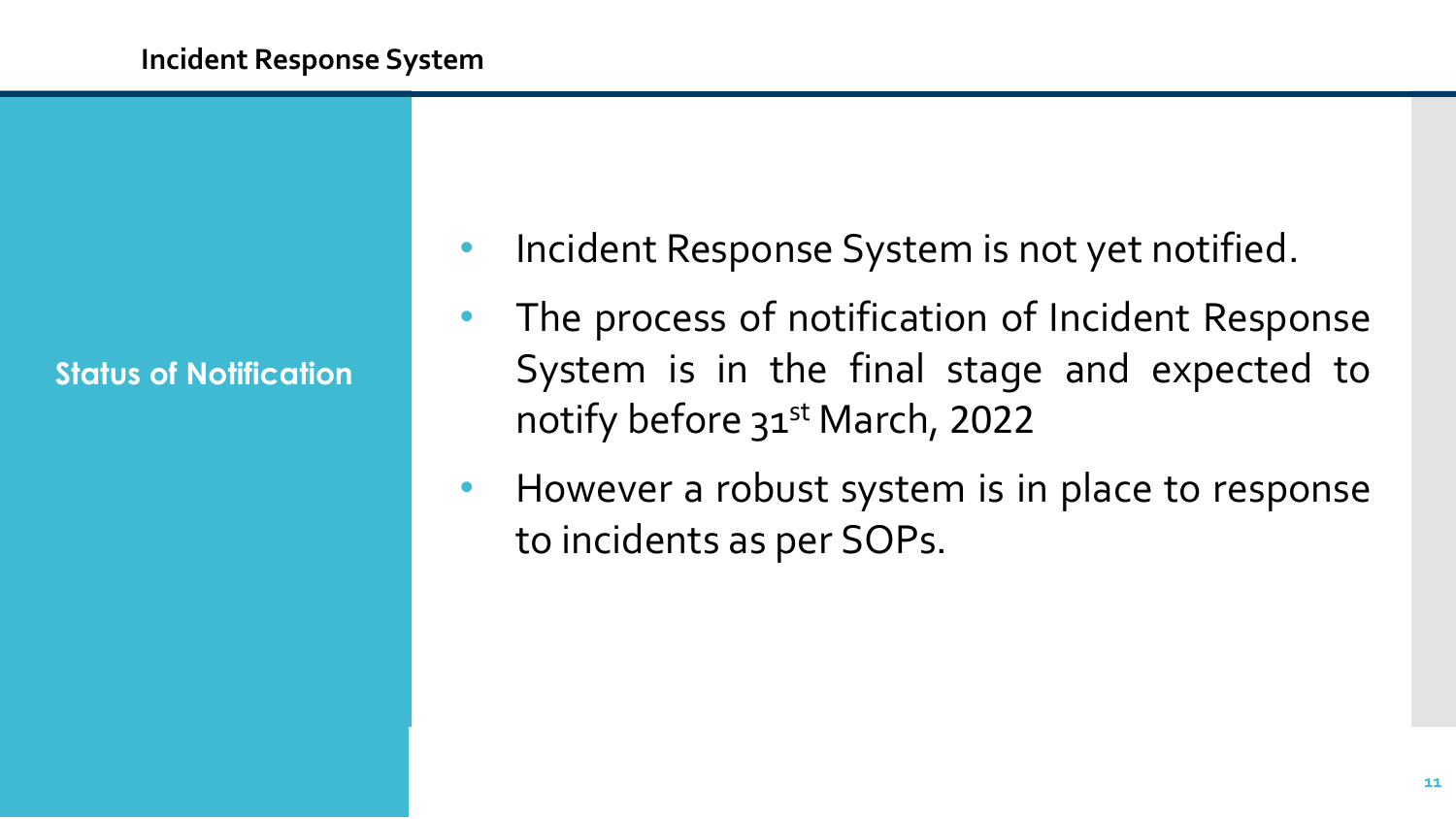## **Evacuation Shelters**

**Disaster Risk Reduction (DRR) Initiatives**

- **Multipurpose Evacuation cum Community shelter** construction work has been completed at **Minicoy.**
- All the school building (RCC building) in each island has identified as shelters for evacuating the vulnerable population during disaster..



**Evacuation shelter at Minicoy**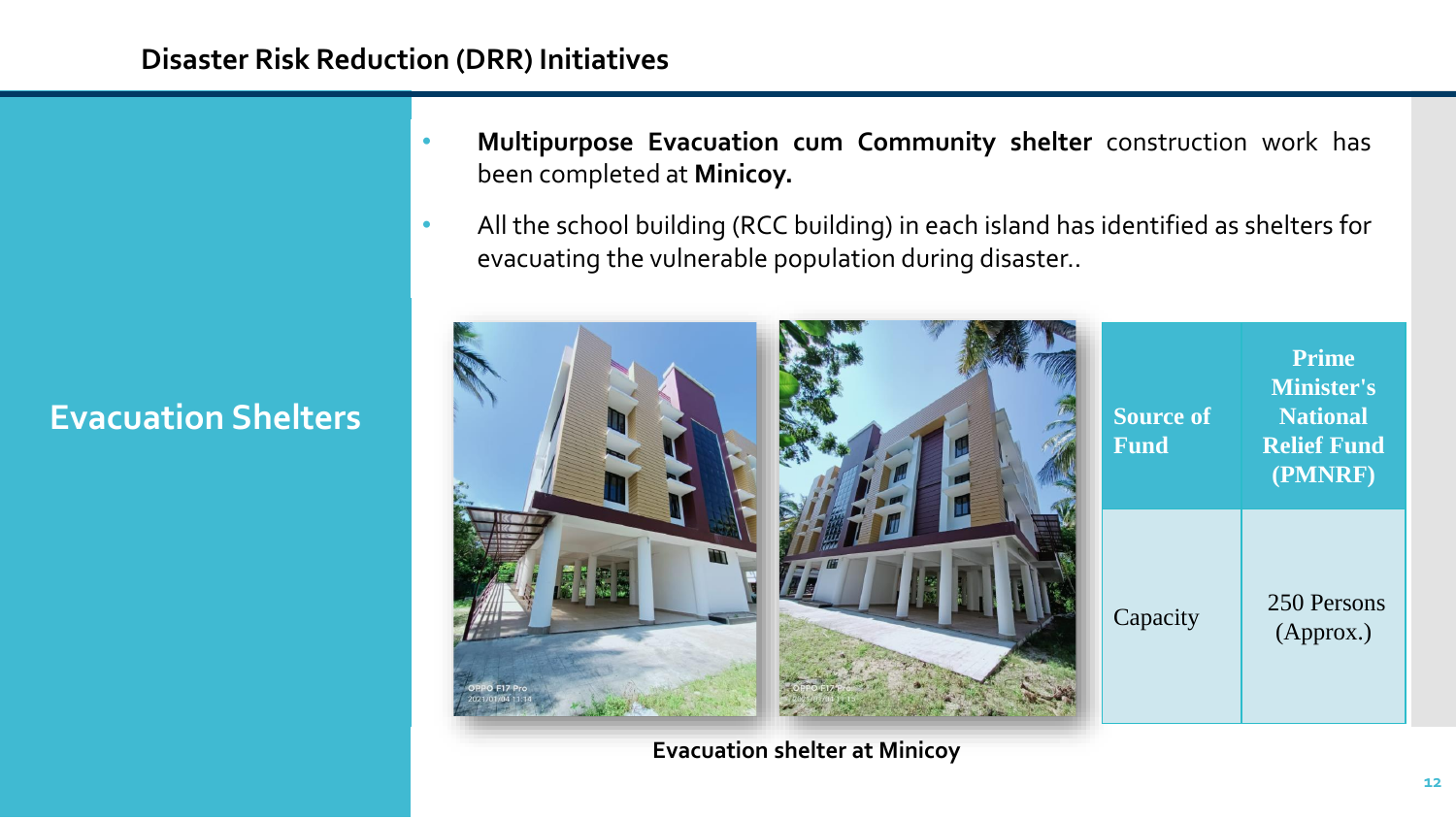Community Based Disaster Risk Management

Oil Spill Disaster Contingency Plan  $\mathcal{R}$ Mass Rescue Operation (MRO) Plan

- Every Year Familiarization Exercises (FAMEX) are conducting for Public, School Children, NGOs etc with support of National Disaster Response Force (NDRF) 4<sup>th</sup> Battalion Arakkonam, Tamil Nadu at various islands for generating cyclone awareness among the public.
- Capacity building programmes were also conducted for officials and students in association with NIDM and NYK at Lakshadweep. More training programmes and mock exercises are planning to build the capacity of community.
- The community participation is ensured by conducting training to fisherman in safe berthing of boats, First Aids, CPR, etc
- 





- Oil Spill Disaster Contingency Plan (OSDCP) has been prepared and updated to prevent, control, and combat oil pollution of the territorial waters and shoreline and also for Minimize their impact on public health and welfare and on the maritime environment .
- Mass Rescue Operation (MRO) Plan has also been prepared to ensure prompt and coordinated response to mass rescue operation for saving of lives at sea due to ship collision, a downed aircraft, call for the immediate rescue of large numbers of passengers and crew in poor environmental conditions etc.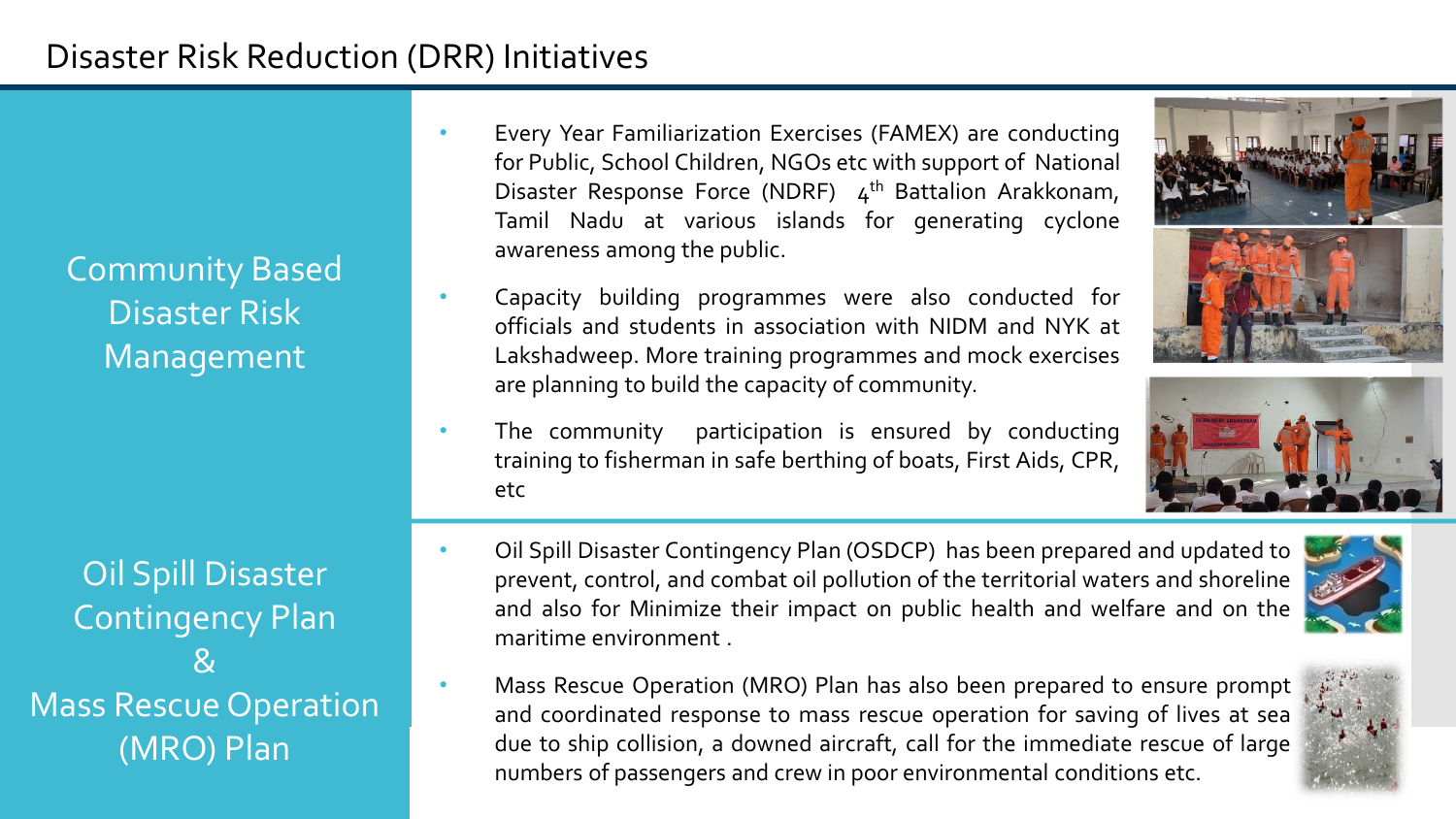## **Way Forward**

**Vessel Tracking & Monitoring System**

**Integrated Island Management Plan** 

**Challenges**

• A comprehensive **Vessel Tracking & Monitoring System** including for fishing boats has been proposed under Sagarmala Scheme in consultation with Coast Guard & Indian Navy (~ Rs. 55 Cr. Estimated cost)



- Implementation of Integrated Island Management Plan in letter and spirit
- Scientific marking of NDZ areas in all inhabited islands completed. Initiated demolition of all unauthorised structures in the NDZ areas in all inhabited islands
- New Doppler Radar will be installed at Agatti airport under IMD for specific weather predication.
- Planned to provide safe parking facilities for fishing boats
- Geographical isolation of islands demands higher level of preparedness and alert to mitigate the effect of Disaster
- Global Warming & Climate Change make the islands' territory more vulnerable to Natural **Disasters**
- Deployment of NDRF teams at the time of disaster is a challenge
- The co- existence of people with thick vegetation of coconut trees is a challenge as major damages during heavy wind are due to falling / up rooting of coconut trees on houses.